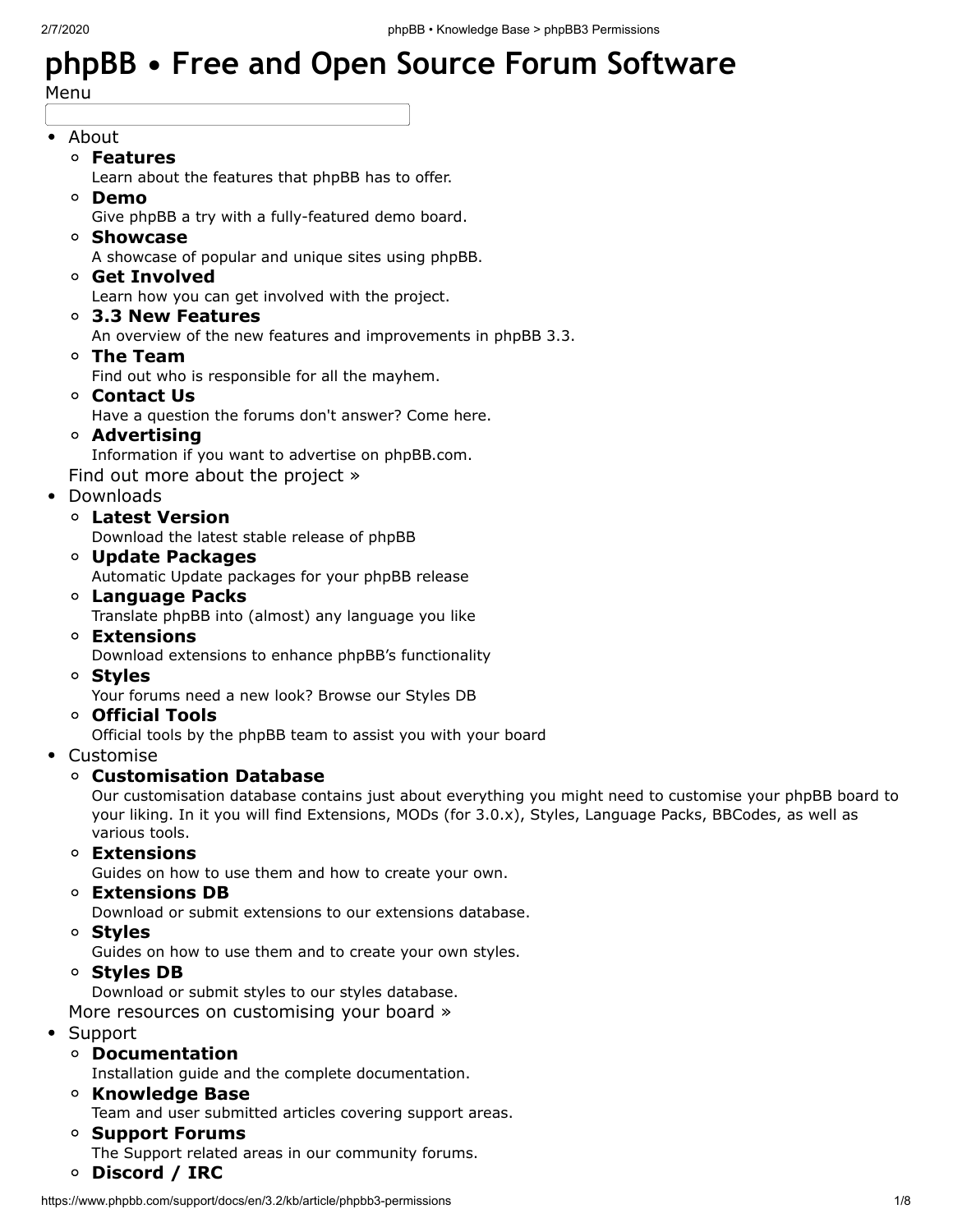Visit our Discord or IRC support [channels.](https://www.phpbb.com/support/chat)

#### **[International Support](https://www.phpbb.com/support/intl/)** Find a 3rd party support site in your first [language.](https://www.phpbb.com/support/intl/)

More [information](https://www.phpbb.com/support/) on support »

#### [Development](https://www.phpbb.com/development/)

#### **[Area51 phpBB Development](https://area51.phpbb.com/)**

All Development Discussion takes place at Area51. Bug tracker, development wiki, continuous integration and other development tools are located here. Find out how to get involved in phpBB [development.](https://area51.phpbb.com/)

#### $\circ$ **[phpBB Bug Tracker](http://tracker.phpbb.com/)**

Report problems with phpBB core and other sub-projects such as the Website, [Customisation](http://tracker.phpbb.com/) DB, and Team Tools here.

**[phpBB Ideas](https://www.phpbb.com/community/ideas/)**

Suggest, vote on and [comment](https://www.phpbb.com/community/ideas/) on ideas for phpBB.

**[Security Tracker](https://tracker.phpbb.com/secure/BrowseProjects.jspa#10020)**

The tracker for security issues in phpBB or [validated](https://tracker.phpbb.com/secure/BrowseProjects.jspa#10020) MODs.

**[Development Wiki](https://wiki.phpbb.com/)**

Share [experience](https://wiki.phpbb.com/) and learn more about the codebase.

**[GSoC](https://www.phpbb.com/development/gsoc/)**

Google Summer of Code is an annual program in which Google awards stipends to students [participating](https://www.phpbb.com/development/gsoc/) in coding projects for free and open source software projects.

Participate in phpBB [development](https://www.phpbb.com/development/) now »

- [Blog](https://blog.phpbb.com/)
- **[Community](https://www.phpbb.com/community/)** 
	- **[Support Forums](https://www.phpbb.com/community/viewforum.php?f=551)**
		- Help with [installation](https://www.phpbb.com/community/viewforum.php?f=551) & running phpBB search first!
	- **[Extensions Forums](https://www.phpbb.com/community/viewforum.php?f=451)**

Discuss and view [Extensions](https://www.phpbb.com/community/viewforum.php?f=451) that are available for download.

**[Styles Forums](https://www.phpbb.com/community/viewforum.php?f=471)**

Discuss and view Styles that are available for [download.](https://www.phpbb.com/community/viewforum.php?f=471)

- **[phpBB Discussion](https://www.phpbb.com/community/viewforum.php?f=64)** [Discussions](https://www.phpbb.com/community/viewforum.php?f=64) on all things phpBB: features, future, etc.
- **[General Discussion](https://www.phpbb.com/community/viewforum.php?f=6)** General discussion and intelligent [conversations.](https://www.phpbb.com/community/viewforum.php?f=6)
- **[Area51](https://area51.phpbb.com/phpBB/)**

Bleeding edge testing and [development](https://area51.phpbb.com/phpBB/) discussion.

- … and many more [forums »](https://www.phpbb.com/community/)
- [Hosting](https://www.phpbb.com/hosting/)
- [Logout](https://www.phpbb.com/community/ucp.php?mode=logout&sid=cd011370073aa560c2e755c2e166d03e)  $[P_I]$
- $\bullet$  $\Box$

[Home](https://www.phpbb.com/) **‹** [Support](https://www.phpbb.com/support/) **‹** [Documentation](https://www.phpbb.com/support/docs/en/) **‹** [Knowledge](https://www.phpbb.com/support/docs/en/3.2/kb/) Base - 3.2 English Version:

[3.3](https://www.phpbb.com/support/docs/en/3.3/kb/) [3.2](https://www.phpbb.com/support/docs/en/3.2/kb/) [3.1](https://www.phpbb.com/support/docs/en/3.1/kb/)

User [Guide](https://www.phpbb.com/support/docs/en/3.2/ug/)

[Knowledge](https://www.phpbb.com/support/docs/en/3.2/kb/) Base

This section contains detailed articles elaborating on some of the common issues phpBB users encounter while using the product. Articles submitted by members of the community are checked for accuracy by the relevant phpBB Team. If you do not find the answer to your question here, we recommend looking through the [Support](https://www.phpbb.com/support/) Section as well as using the Site Wide [Search](https://www.phpbb.com/search/).

#### **need assistance?**

- Read the [Knowledge](https://www.phpbb.com/support/docs/en/3.2/kb/article/phpbb3-permissions) Base FAQ (coming soon!)
- [Report](https://tracker.phpbb.com/browse/WEBSITE) a bug in the User Guide
- View [Article](https://www.phpbb.com/support/docs/en/3.2/kb/) Index
- [Reading](https://www.phpbb.com/support/docs/en/3.2/kb/article/phpbb3-permissions) Article 245
- **Written By:** Brf [\(https://www.phpbb.com/community/memberlist.php?mode=viewprofile&u=184120\)](https://www.phpbb.com/community/memberlist.php?mode=viewprofile&u=184120)
- **Written On:** Aug 23, 2010 6:30 pm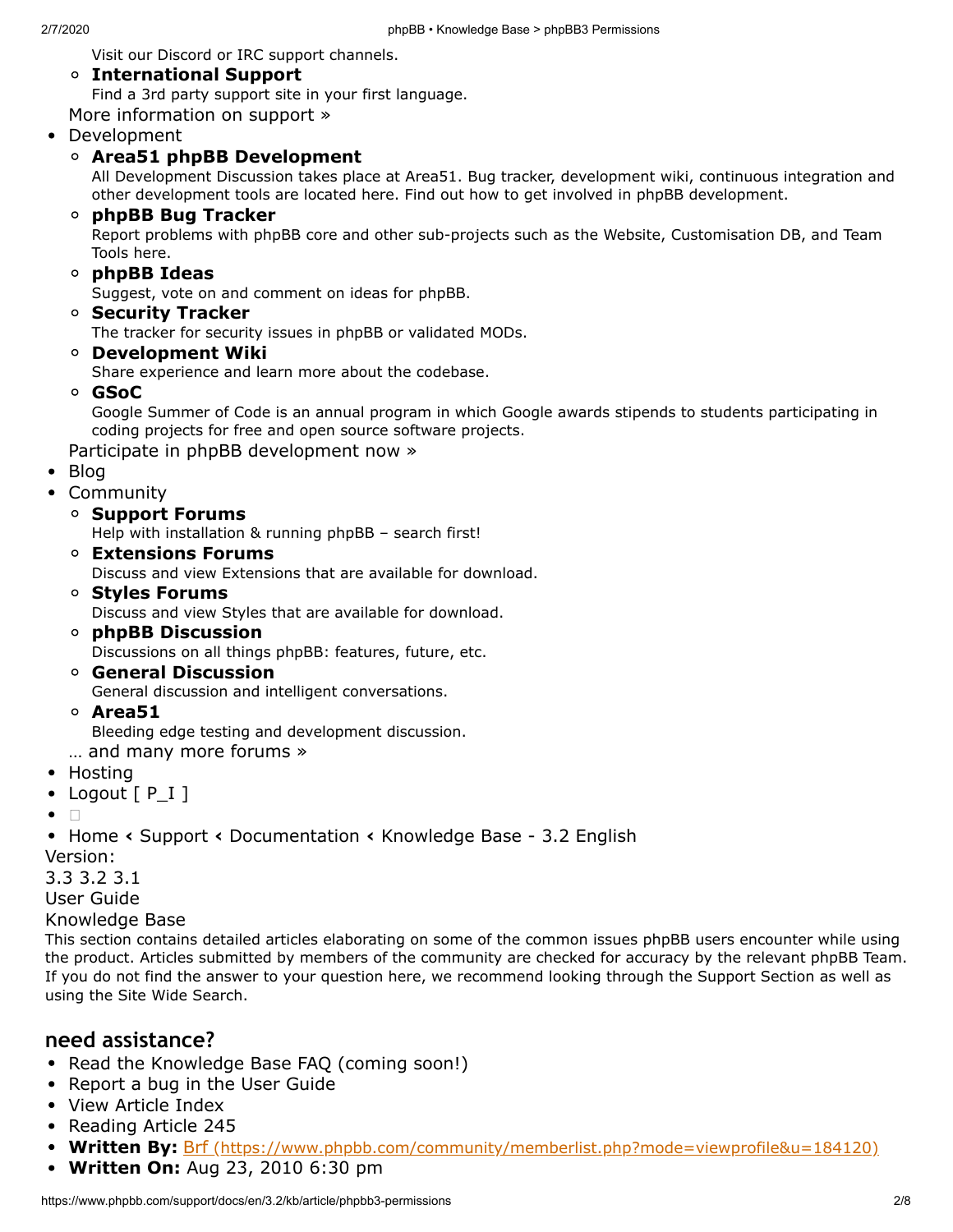- **Last Modified:** Jan 29, 2017 10:21 pm
- **Views:** 261718

#### **phpBB3 Permissions**

**Description:** A list of the permissions types in phpBB3 and how to use them properly.

**In Categories:** Administration [\(/support/docs/en/3.2/kb/administration/\)](https://www.phpbb.com/support/docs/en/3.2/kb/administration/)

Link to this article: Select All  $(\#)$ 

[url=https://www.phpbb.com/support/docs/en/3.2/kb/article/phpbb3-permissions/]Knowledge Base - phpBB3 Permissions[/url]

#### **Quick Answers**

- **Question: Nobody can see any of my new forums Answer:** By default, new forums have no permissions assigned. You have to assign forum permissions, or copy them from another forum before anyone can see them.
- **Question: I have Full Administrator permissions. Why can I not see my new forums? Answer:** Administrator Permissions have nothing to do with Forum Permissions. You have to assign Forum Permissions for yourself or your user group before you can see or post in a forum.
- **Question: I have added permissions to my new forums, but I still cannot see them. Answer:** You also have to add permissions to your forums' parent categories.
- **Question: I have added a new category, with proper permissions, but I cannot see it. Answer:** Categories will not show unless there are viewable forums under them.
- **Question: How can I allow my moderators to create Sticky or Announcement Topics? Answer:** Sticky and Announcement permissions are in *Forum Permissions*. Assigning a "Full Access" forum role will allow them to make Stickies and Announcements.
- **Question: I set a sub-forum to copy permissions from its parent forum, but when I changed the permissions for the parent, the sub-forum did not change. Answer:** "Copy permissions" is an action, not a setting. When you select to Copy permissions it copies the permissions when you click Submit. It will not copy any future changes unless you select to copy them again in Manage Forums Edit.
- . Question: I created a private forum with a special group that has permissions to see the forum. Now, **even members of that group cannot see that forum.**

**Answer:** You probably set "Never" permissions for the Registered Users group. Since members of your special group are also members of Registered Users, that Never permission is overriding the Yes permission assigned by the new user group. You should be deleting the Registered Users group from that forum's Forum Permissions list, rather than assigning Never permissions.

## **Permissions Types**

There are Five types of Permissions in phpBB3:

- Global User permissions
- Global Moderator permissions
- Global Administrator permissions
- Forum User permissions
- Forum Moderator permissions

The three *Global permissions* are ones which apply to every forum or are unrelated to forums altogether. The two *Forum permissions* are ones which apply to only one forum at a time.

Any of these five permission types may be assigned to individual users or to usergroups.

## **Global Permissions**

#### **Global User Permissions**

Global User permissions are those permissions which apply to all forums, such as permissions to attach or download files or use a signature, or permissions which are unrelated to a forum, such as permissions relating to profiles, private messages, and email.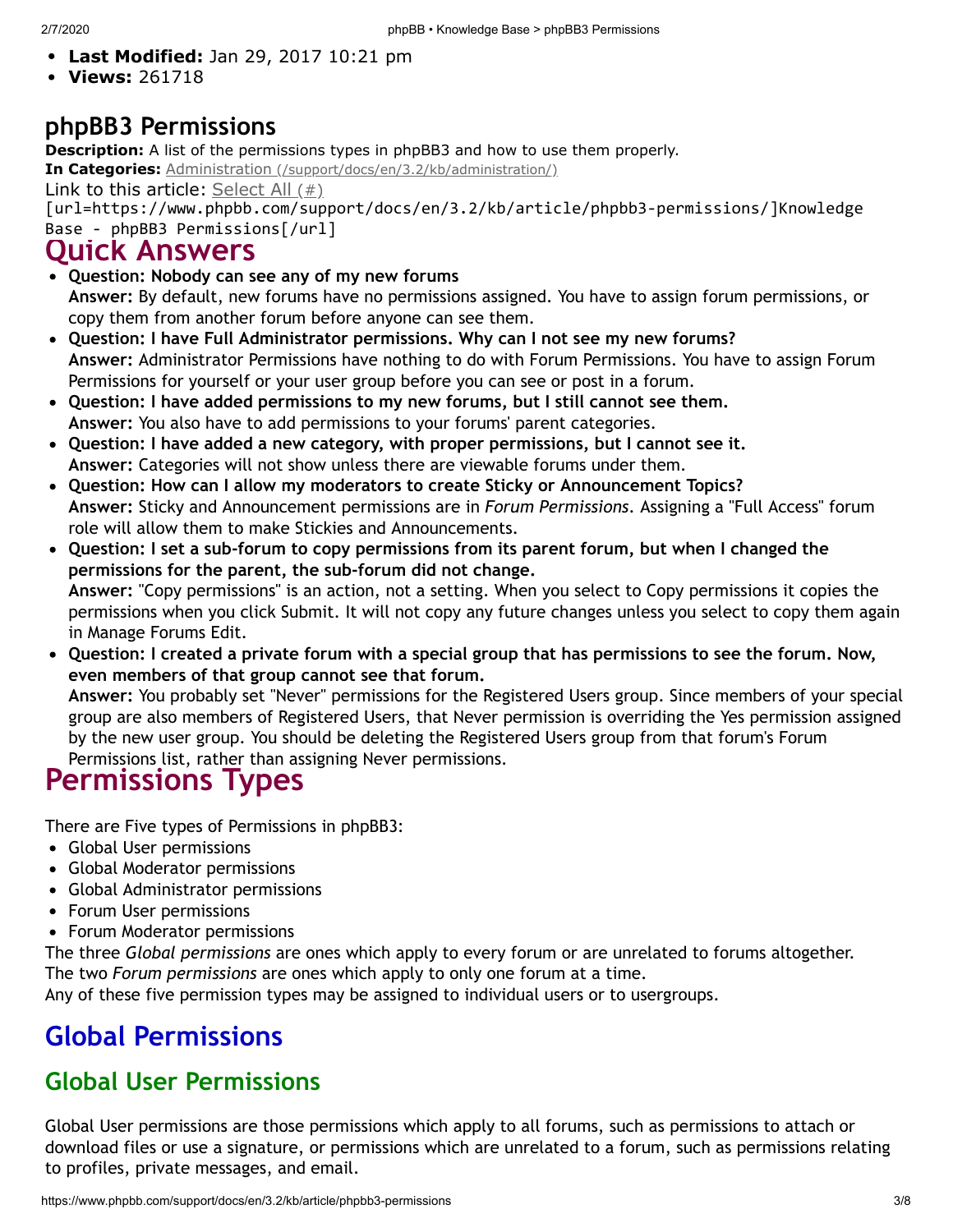Global User permissions can be assigned to users by clicking "Users' permissions" from your ACP Permissions tab, selecting a user, and then selecting "User permissions" from the Select-type dropdown.

Global User permissions can be assigned to user groups by clicking "Groups' permissions" from your ACP Permissions tab, selecting a user group, and then selecting "User permissions" from the Select-type dropdown.

In either case, you will be allowed to select a stock User Role in the role dropdown, or you can click Advanced Permissions to customize the permissions.

### **Global Moderator Permissions**

Global Moderator permissions are those permissions which apply to editing, deleting, or otherwise affecting other users' topics and posts, or to affect other users through reports, warnings, or bans. Permissions given here will apply to any forum the user or user group can see.

Global Moderator permissions can be assigned to users by clicking "Users' permissions" from your ACP Permissions tab, selecting a user, and then selecting "Global moderator permissions" from the Select-type dropdown.

Global Moderator permissions can be assigned to user groups by clicking "Groups' permissions" from your ACP Permissions tab, selecting a user group, and then selecting "Global moderator permissions" from the Select-type dropdown.

Global Moderator permissions can also be assigned to both users and user groups by clicking "Global Moderators" from your ACP Permissions tab. This option will display the all of the users and user groups who are currently assigned Global Moderator permissions. You can add, edit, or delete users and user groups from this option.

In either case, you will be allowed to select a stock Moderator Role in the role dropdown, or you can click Advanced Permissions to customize the permissions.

#### **Global Administrator Permissions**

Global Administrator permissions are those permissions which apply to maintaining your board through the Administration Control Panel. They include permissions for maintaining forums, users, and user groups, maintaining and assigning permissions, changing board configuration settings, and other such board maintenance tasks.

Global Administrator permissions can be assigned to users by clicking "Users' permissions" from your ACP Permissions tab, selecting a user, and then selecting "Global admin permissions" from the Select-type dropdown.

Global Administrator permissions can be assigned to user groups by clicking "Groups' permissions" from your ACP Permissions tab, selecting a user group, and then selecting "Global admin permissions" from the Select-type dropdown.

Global Administrator permissions can also be assigned to both users and user groups by clicking "Administrators" from your ACP Permissions tab. This option will display the all of the users and user groups who are currently assigned Administrator permissions. You can add, edit, or delete users and user groups from this option.

In either case, you will be allowed to select a stock Admin Role in the role dropdown, or you can click Advanced Permissions to customize the permissions.

## **Forum Permissions**

https://www.phpbb.com/support/docs/en/3.2/kb/article/phpbb3-permissions 4/8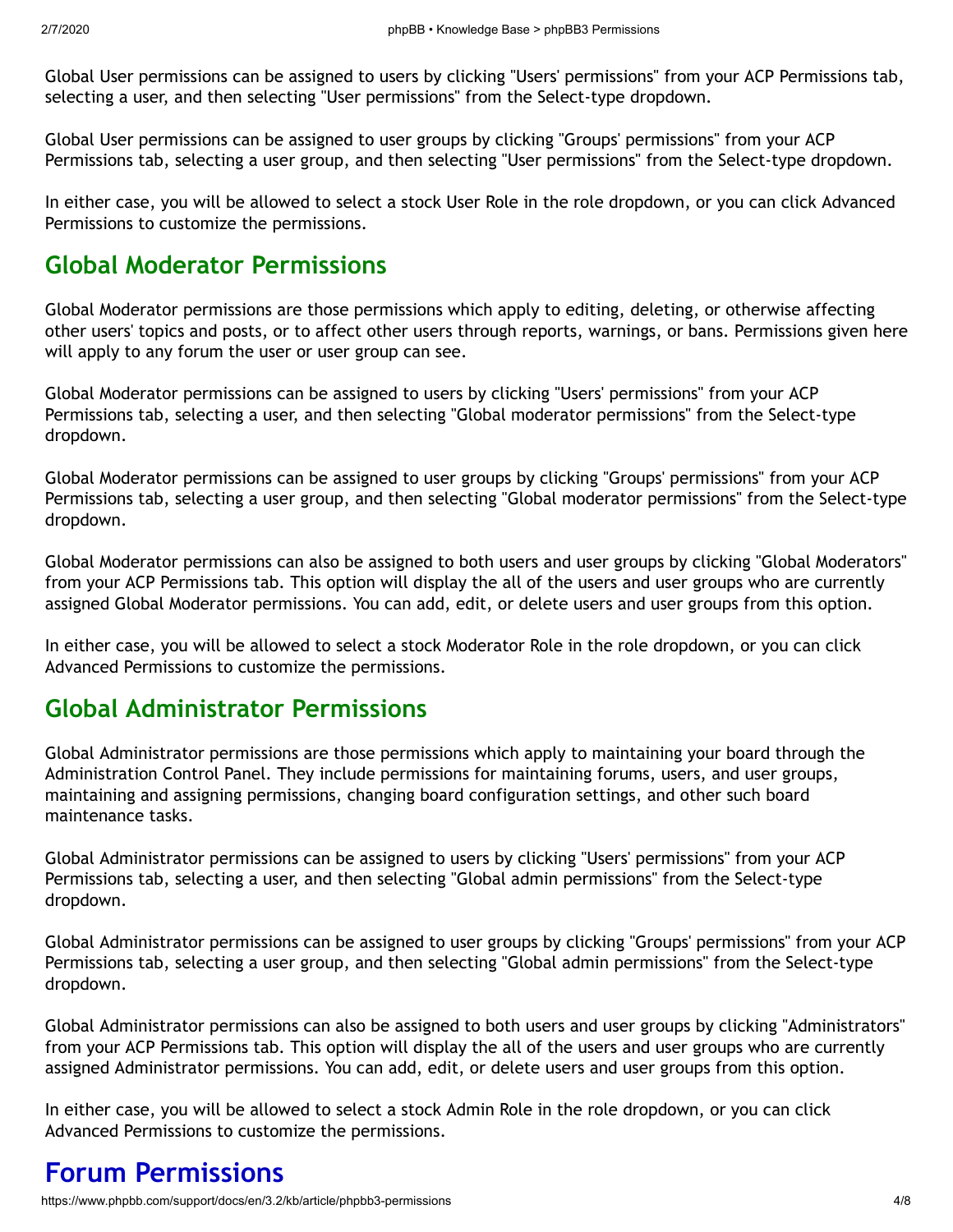#### **Forum User Permissions**

Forum User permissions are those which apply to creating and editing ones own posts in a particular forum.

Forum User permissions can be assigned to users by clicking "Users' forum permissions" from your ACP Permissions tab, selecting a user, selecting one or more forums from the list, and then selecting "Forum permissions" from the Select-type dropdown.

Forum User permissions can be assigned to user groups by clicking "Groups' forum permissions" from your ACP Permissions tab, selecting a user group, selecting one or more forums from the list, and then selecting "Forum permissions" from the Select-type dropdown.

Forum User permissions can also be assigned to both users and user groups by clicking "Forum permissions" from your ACP Permissions tab, and then selecting one or more forums from the list. This option will display the all of the users and user groups who are currently assigned Forum User permissions for that forum. You can add, edit, or delete users and user groups from this option.

In either case, you will be allowed to select a stock Forum Role in the role dropdown, or you can click Advanced Permissions to customize the permissions.

#### **Forum Moderator Permissions**

Forum Moderator permissions are those which apply to editing, deleting, or otherwise affecting other users' topics and posts in one particular forum, or to affect other users through reports, warnings, or bans.

Forum Moderator permissions can be assigned to users by clicking "Users' forum permissions" from your ACP Permissions tab, selecting a user, selecting one or more forums from the list, and then selecting "Moderator permissions" from the Select-type dropdown.

Forum Moderator permissions can be assigned to user groups by clicking "Groups' forum permissions" from your ACP Permissions tab, selecting a user group, selecting one or more forums from the list, and then selecting "Moderator permissions" from the Select-type dropdown.

Forum Moderator permissions can also be assigned to both users and user groups by clicking "Forum Moderators" from your ACP Permissions tab, and then selecting one or more forums from the list. This option will display the all of the users and user groups who are currently assigned Forum Moderator permissions for that forum. You can add, edit, or delete users and user groups from this option.

In either case, you will be allowed to select a stock Moderator Role in the role dropdown, or you can click Advanced Permissions to customize the permissions.

## **Permission Roles**

There are four types of Permission Roles:

- Admin Roles, used with *Global Administrator permissions*
- User Roles, used with *Global User permissions*
- Moderator Roles, used with *Global Moderator permissions* and *Forum Moderator permissions*
- Forum Roles, used with *Forum User permissions*

Permission Roles can be maintained by clicking the corresponding link on the ACP Permissions tab. Roles provide a convenient permissions template to use when assigning permissions to either users or user groups. A Role's permissions settings can be viewed or edited by clicking the green-gear for that role.

https://www.phpbb.com/support/docs/en/3.2/kb/article/phpbb3-permissions 5/8 Most standard Roles use combinations of "Yes" and "No", meaning that if one user is assigned two different roles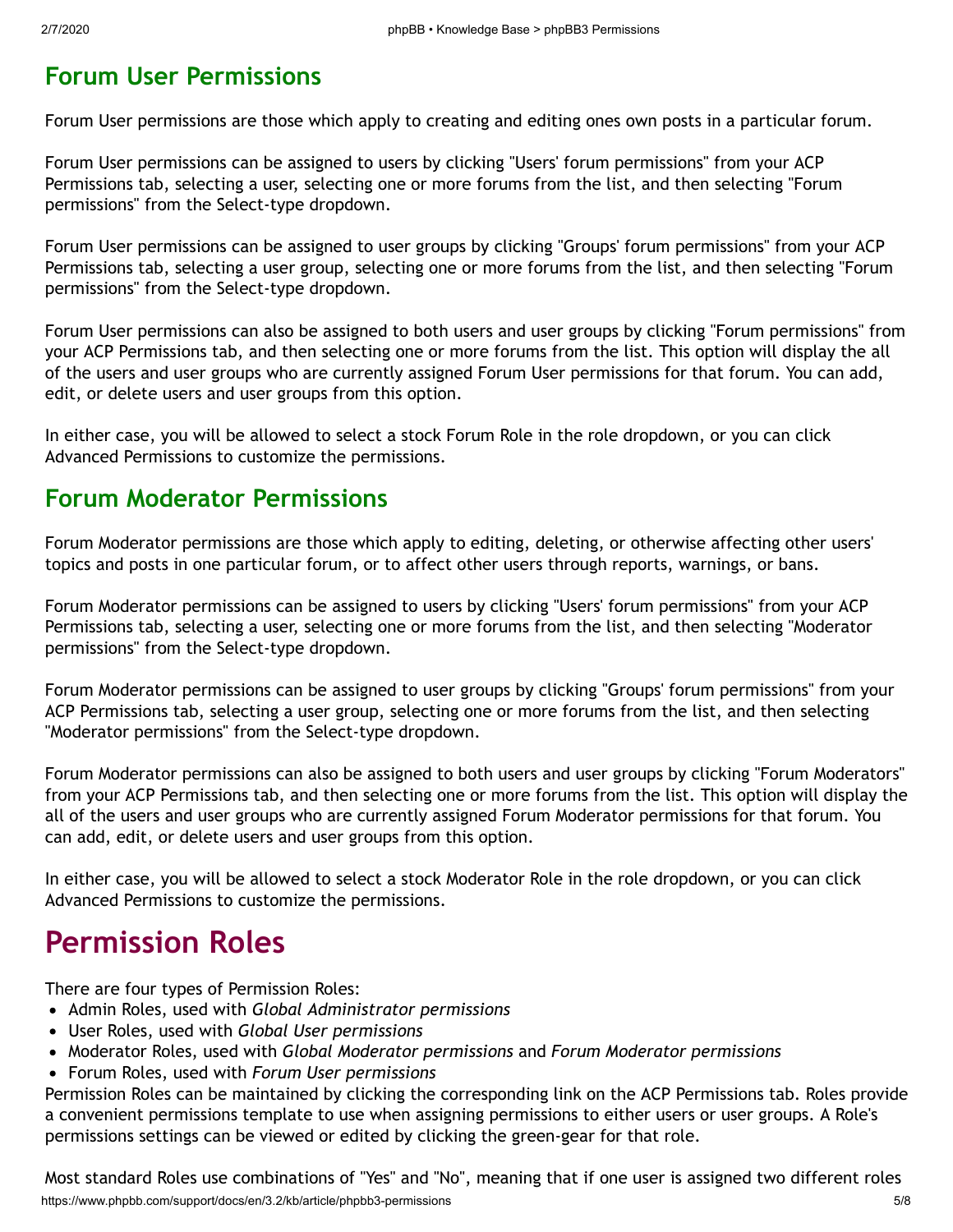from being a member of two different groups, for instance Limited Access and Regular Access, the Yeses will override the No's and leave the user with Regular Access.

The Exceptions are the ones with "Never" settings, such as the User Roles "No Avatar" and "No PMs" and the Forum Role "On Moderation Queue". These three Roles use "Never" settings, and therefore override the "Yes" settings that would have been granted by other roles.

You should never use one of these three roles, or any other "Never" settings with your Registered Users group. Doing so will take those permissions away from everyone, including yourself.

If a Role's permission settings are not quite right for your forum -- for instance, you don't want anyone to be able to hide their online status -- you can add or subtract a permission here. Then where ever that role is used, that permission will be changed.

You can also create your own custom roles by typing a new name into the "Create role" box, selecting a role to copy from in the "Use settings from" dropdown, and click submit. Then you can customize your new role and use it for assigning those permissions.

Using such custom roles is simpler than editing the advanced permissions for multiple forums and should reduce the resources required by your forum when checking permissions.

## **Permission Masks** [\(https://www.phpbb.com/kb/article/phpbb3-permissions/#MASKS\)](https://www.phpbb.com/kb/article/phpbb3-permissions/#MASKS)

Permission masks is a tool for viewing the permission settings for all five permissions types for both users and user groups.

Each link on the Permissions Masks section of the ACP Permissions tab corresponds to one of the five permission types:

- View administrative permissions for *Global Administrator permissions*
- View user-based permissions for *Global User permissions*
- View global moderation permissions for *Global Moderator permissions*
- View forum moderation permissions for *Forum Moderator permissions*
- View forum-based permissions for *Forum User permissions*

Any of these five links will take you to a page listing the users and user groups that are assigned those Global or Forum permissions.

Selecting one or more user groups will display the permissions for those user groups, much the same way they are shown in the permissions edit pages.

Viewing a user's permissions is much different.

If you type a user's name into the "Find a member" box for any of the five permission types and click "View permissions" it will display that user's resulting permissions, taking into account all of the user's groups' permissions. Also, the "forum moderation" mask will take into account global moderation permissions as well.

Each individual permission will have a circle-arrow which is a link to display all of that user's groups and which groups grant or deny that permission.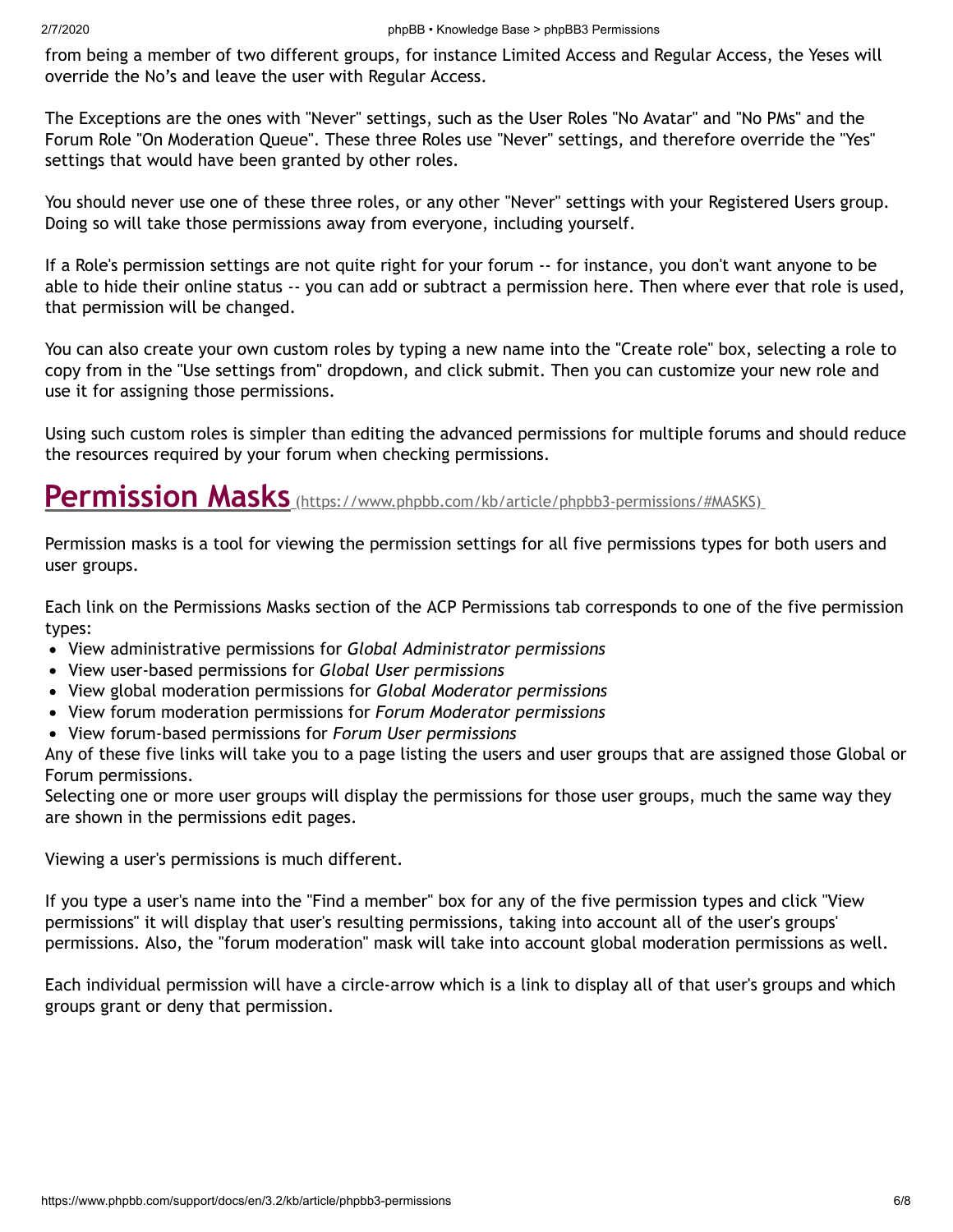| <b>TORUM BARD PERMISSIONS</b>                              | an a                             | Trace for: Brf / Forum Testing / Can edit posts |               |              |                               |
|------------------------------------------------------------|----------------------------------|-------------------------------------------------|---------------|--------------|-------------------------------|
| Forum permissions<br>Forum moderators                      | Post actio                       | <b>TOSO</b>                                     | SETTING TOTAL |              | INFORMATI                     |
| Users' ferum permissions<br>Groups' forum permissions      | Setting<br>Of Can approve        | <b>Default</b>                                  | No            | No           | By default et<br>be overwritt |
| <b>RESPUSSED MISCLES</b>                                   | Or Can shange<br>Of Can delete c | Ministry of Technology Yes                      |               | Yes          | This group's<br>the new tota  |
| Adminirates<br>User roles                                  | Ponedt posts<br>Of Can doze on   | Registrants                                     | No.           | Yes.         | The permiss<br>total value is |
| Noderster roles                                            |                                  | <b>Members</b>                                  | No.           | Yes          | The permiss<br>total value is |
| Forum reles                                                |                                  | <b>Ministers</b>                                | No            | Yes.         | The permiss<br>total value is |
| <b>REBHISSEON MASKS</b><br>View administrative permissions |                                  | Ref <sub>.</sub>                                | Never         | <b>Never</b> | The user's p<br>the previous  |
| View user-based permissions<br>View plobal moderation      |                                  | <b>Brf (global)</b>                             | Yes           | Yes:         | The forum in<br>overwrites ti |
| permissions<br><b>Yiew forum moderation</b><br>permissions |                                  | <b>Trace result</b>                             |               | Yes          | Resulting pe                  |

**Note:** in this example you see how a Global Moderation "Yes" overrides a Forum Moderation "Never". This is one exception to the rule about Nevers overriding Yeses.

The other exception is "Founders". If a user is marked as a Founder on their User Administration Overview page, they will be granted All of the Global Administrator permissions, overriding any No or Never settings given to that user or his user groups.

# **Other Shortcuts**

The shortcuts on the ACP Permissions tab are sprinkled around other spots in the ACP.

- The Users' permissions, Users' forum permissions, Groups' permissions, and Groups' forum permissions links are duplicated on the ACP User & Groups tab
- The Forum permissions, Forum moderators, Users' forum permissions, and Groups' forum permissions links are duplicated on the ACP Forums tab
- On the Manage Users page, after selecting a User, you can select "Permissions" on the "Select from dropdown":
	- The three Global permissions Masks are shown by default
	- The "Select a forum" dropdown will display the two Forum permissions masks
	- o Set users permissions link leads to update the three Global Permissions
	- o Set users forum permissions link leads to update the two Forum Permissions

## **Permissions Quick Start**

The following permissions can be set to help start a new forum.

#### **Global Administrator Permissions**

- By default the Administrators user group has the Standard Admin role. This will prevent anyone but the Founder from assigning any other Administrators, editing Roles, and installing any language packs, styles or modules into your forum.
- By default the Standard Admin Role cannot *use other's permissions*. This makes maintaining permissions more difficult, so I would recommend editing the "Standard Admin" Admin role and adding the permission "Can use others permissions".

#### **Global Moderator Permissions**

- By default the Global Moderators user group has the Standard Moderator role. This allows them to moderate any forum they can see, but does not allow them to change a post's author or ban users.
- Add the Standard Moderator or Full Moderator Role to the Administrators user group. This will allow your Administrators to moderate any forum, without having to add them to the Global Moderators user group.

#### **Global User Permissions**

- Administrators and Global Moderators user groups start with All Features User role, which is fine.
- Registered Users start with Standard Features User role, which gives them most normal user rights, but does not allow them to change their username or default user group and a few other things.
- Standard Features User role allows users to hide their online status. You may want to edit this Standard Features role and set this permission to No.
- Guests start with custom Global User permissions that only allow downloading and searching.